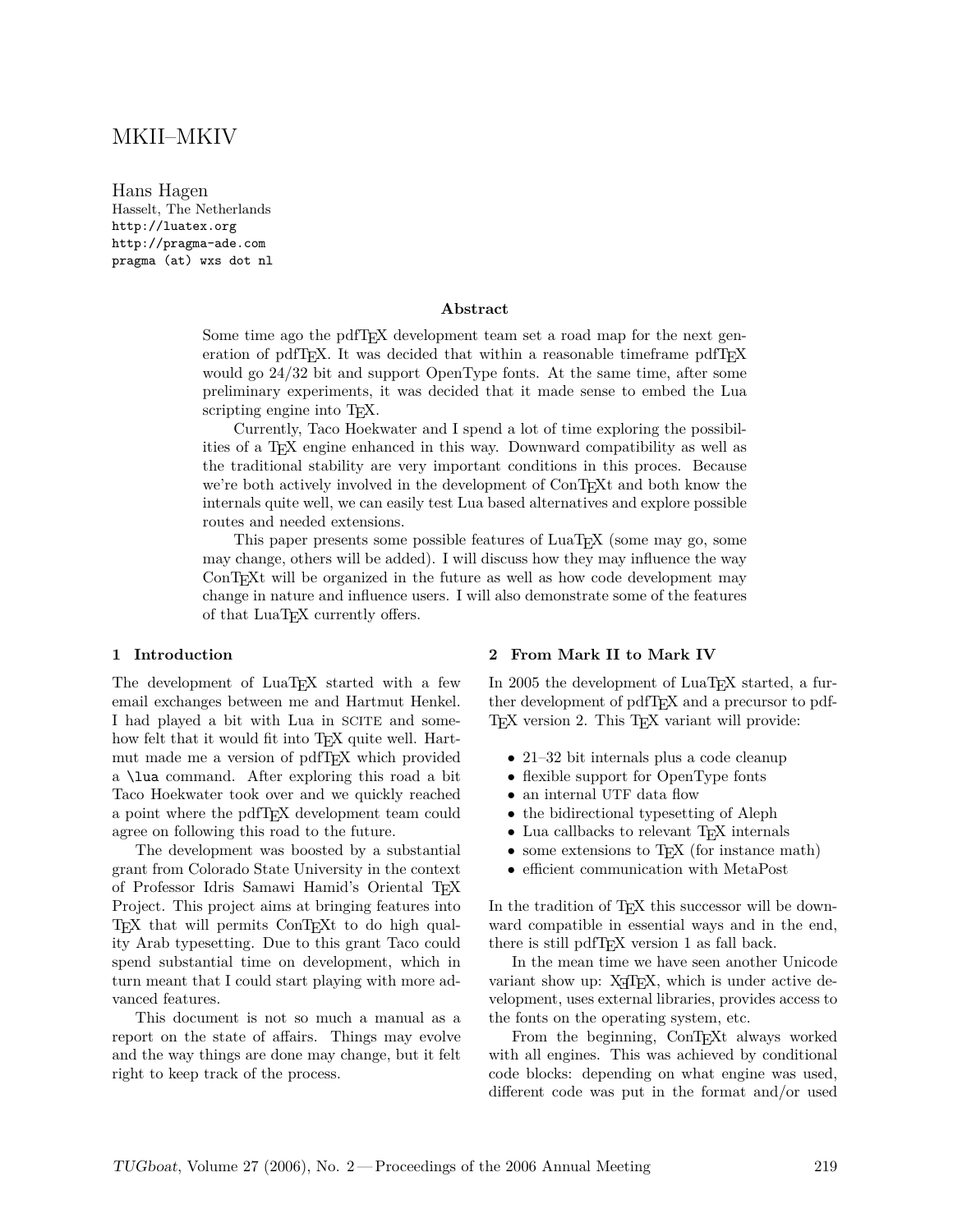at runtime. Users normally were unaware of this. Examples of engines are  $\varepsilon$ -T<sub>E</sub>X, Aleph, and X<sub>T</sub>T<sub>E</sub>X. Because nowadays all engines provide the  $\varepsilon$ -T<sub>E</sub>X features, in August 2006 we decided to consider those features to be present and drop providing the standard T<sub>EX</sub> compatible variants. This is a small effort because all code that is sensitive for optimization already has  $\varepsilon$ -T<sub>E</sub>X code branches for many years.

However, with the arrival of  $LuaT<sub>F</sub>X$ , we need a more drastic approach. Quite a lot existing code can go away, to be replaced by different solutions. Where T<sub>E</sub>X code ends up in the format file, along with its state, Lua code will be initiated at run time, after a Lua instance is started. ConTEXt reserves its own instance of Lua.

Most of this will go unnoticed for the users because the user interface will not change. For developers however, we need to provide a mechanism to deal with these issues. This is why, for the first time in ConTEXt's history, we will officially use a kind of version tag. When we changed the low level interface from Dutch to English we jokingly talked of version 2. So, it makes sense to follow this lead.

- ConTEXt Mark I At that moment we still had a low level Dutch interface, invisible for users but not for developers.
- ConT<sub>EX</sub>t Mark II We now have a low level English interface, which we hoped (and indeed saw happen) would trigger more development by users.
- ConTEXt Mark IV This is the next generation of ConT<sub>EX</sub>t, with parts re-implemented. At some points, it's a drastic system overhaul.

Keep in mind that the functionality does not change, although in some places, for instance fonts, Mark IV may provide additional functionality. Most users will not notice the difference (maybe apart from performance and convenience) since at the user interface level nothing changes (most of it deals with typesetting, not low level details).

The hole in the numbering permits us to provide a Mark III version as well. Once  $X \oplus T$ FX is stable, we may use that slot for  $X \nsubseteq T$  specific implementations.

As of August 2006 the banner has been adapted to this distinction:

ver: 2006.09.06 22:46 MK II fmt: 2006.9.6 ver: 2006.09.06 22:47 MK IV fmt: 2006.9.6

This numbering system is reflected at the file level in such a way that we can keep developing the way we do, i.e. no files all over the place, in subdirectories, etc.

Most of the system's core files are not affected, but some may be, like those dealing with fonts, input and output encodings, file handling, etc. Those files may come with different suffixes:

- somefile.tex: the main file, implementing the interface and common code
- somefile.mkii: mostly existing code, suitable for good old T<sub>E</sub>X ( $\varepsilon$ -T<sub>E</sub>X, pdfT<sub>E</sub>X, Aleph).
- somefile.mkiv: code optimized for use with LuaT<sub>EX</sub>, which could follow completely different approaches
- somefile.lua: Lua code, loaded at format generation time and/or runtime

As said, some day somefile.mkiii code may show up. Which variant is loaded is determined automatically at format generation time and/or at run time.

# **3 How Lua fits in**

### **Introduction**

Here I will discuss a few of the experiments that drove the development of LuaT<sub>EX</sub>. It describes the state of affairs around the time that we were preparing for TUG 2006. This development was rather demanding for Taco and me but also much fun. We were in a kind of permanent Skype chat session, with binaries flowing in one direction and T<sub>E</sub>X and Lua code the other way. By gradually replacing (even critical) components of ConTEXt we had a real test bed and torture tests helped us to explore and debug at the same time. Because Taco uses Linux as platform and I mostly use Windows, we could investigate platform dependent issues conveniently. While reading this text, keep in mind that this is just the beginning of the game.

I will not provide sample code here. When possible, the Mark IV code transparently replaces Mark II code and users will seldom notices that something happens in different way. Of course the potential is there and future extensions may be unique to Mark IV.

# **Compatibility**

The first experiments, already conducted with the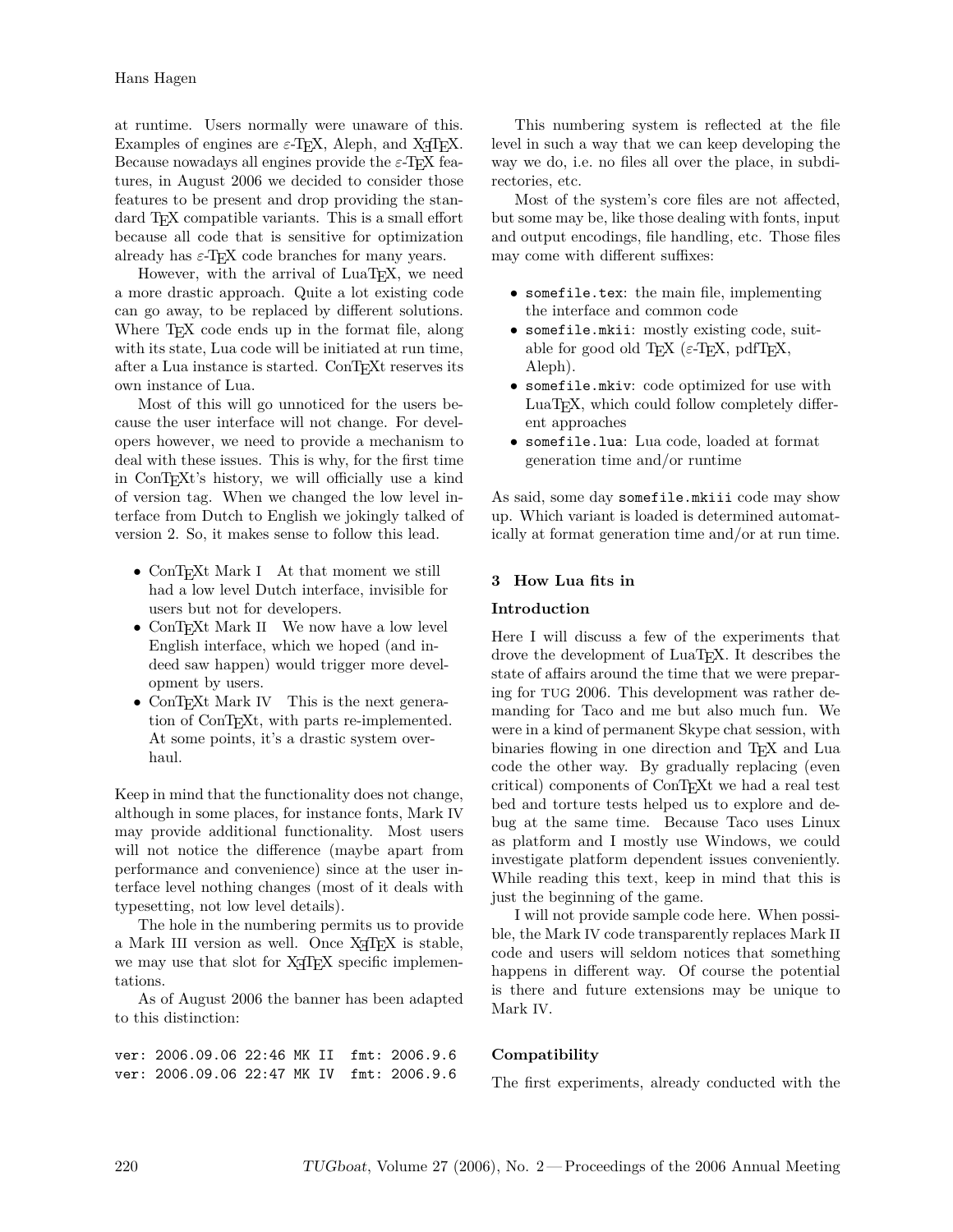experimental versions involved runtime conversion of one type of input into another. An example of this is the (TI) calculator math input handler that converts a rather natural math sequence into T<sub>E</sub>X and feeds that back into T<sub>F</sub>X. This mechanism eventually will evolve into a configurable math input handler. Such applications are unique to Mark IV code and will not be backported to Mark II. The question is where downward compatibility will become a problem. We don't expect many problems, apart from occasional bugs that result from splitting the code base, mostly because new features will not affect older functionality. Because we have to reorganize the code base a bit, we also use this opportunity to start making a variant of ConTEXt which consists of building blocks: MetaTEX. This is less interesting for the average user, but may be of interest for those using ConT<sub>E</sub>X<sup>t</sup> in workflows where only part of the functionality is needed.

#### **MetaPost**

Of course, when I experiment with such new things, I cannot let MetaPost leave untouched. And so, in this early stage of LuaT<sub>EX</sub> development I decided to play with two MetaPost related features: conversion and runtime processing.

Conversion from MetaPost output to PDF is currently done in pure T<sub>E</sub>X code. Apart from convenience, this has the advantage that we can let TEX take care of font inclusions. The tricky part of this conversion is that MetaPost output has some weird aspects, like dvips specific linewidth snapping. Another nasty element in the conversion is that we need to transform paths when pens are used. Anyhow, the converter has reached a rather stable state by now.

One of the ideas with MetaPost version  $1^+$  is that we will have an alternative output mode. From the perspective of LuaT<sub>EX</sub> it makes sense to have a Lua output mode. Whatever converter we use, it needs to deal with Metafun specials. These are responsible for special features like transparency, graphic inclusion, shading, and more. Currently we misuse colors to signal such features, but the new pre/post path hooks permit more advanced implementations. Experimenting with such new features is easier in Lua than in T<sub>E</sub>X.

The Mark IV converter is a multi-pass converter. First we clean up the MetaPost output, then convert the PostScript code into Lua calls. We assume that this Lua code can eventually be output directly from MetaPost. We then evaluate this converted Lua blob, resulting in T<sub>E</sub>X commands. Example:

1.2 setlinejoin

turned into:

mp.setlinejoin(1.2)

becoming:

\PDFcode{1.2 j}

which is, when the pdfT<sub>E</sub>X driver is active, equivalent to:

\pdfliteral{1.2 j}

Of course, when paths are involved, more things happen behind the scenes, but in the end an mp.path enters the Lua machinery.

When the Mark IV converter reached a stable state, tests demonstrated then the code was up to 20% slower that the pure TEX alternative on average graphics, and but faster when many complex path transformations (due to penshapes) need to be done. This slowdown was due to the cleanup (using expressions) and intermediate conversion. Because Taco both develops LuaT<sub>EX</sub> and maintains and extends MetaPost, we conducted experiments that combine features of these programs. As a result of this, shortcuts found their way into the MetaPost output.



**Figure 1** Our converter test figure.

Cleaning up the MetaPost output using Lua expressions takes relatively much time. However, starting with version 0.970 MetaPost uses a preamble, which permits not only short commands, but also gets rid of the weird linewidth and filldraw related Post-Script constructs. The moderately complex graphic that we use for testing (figure 1) takes over 16 seconds when converted 250 times. When we enable shortcuts we can avoid part of the cleanup and runtime goes down to under 7.5 seconds. This is significantly faster than the Mark II code. We did experiments with simulated Lua output from MetaPost and then the Mark IV converter really flies. The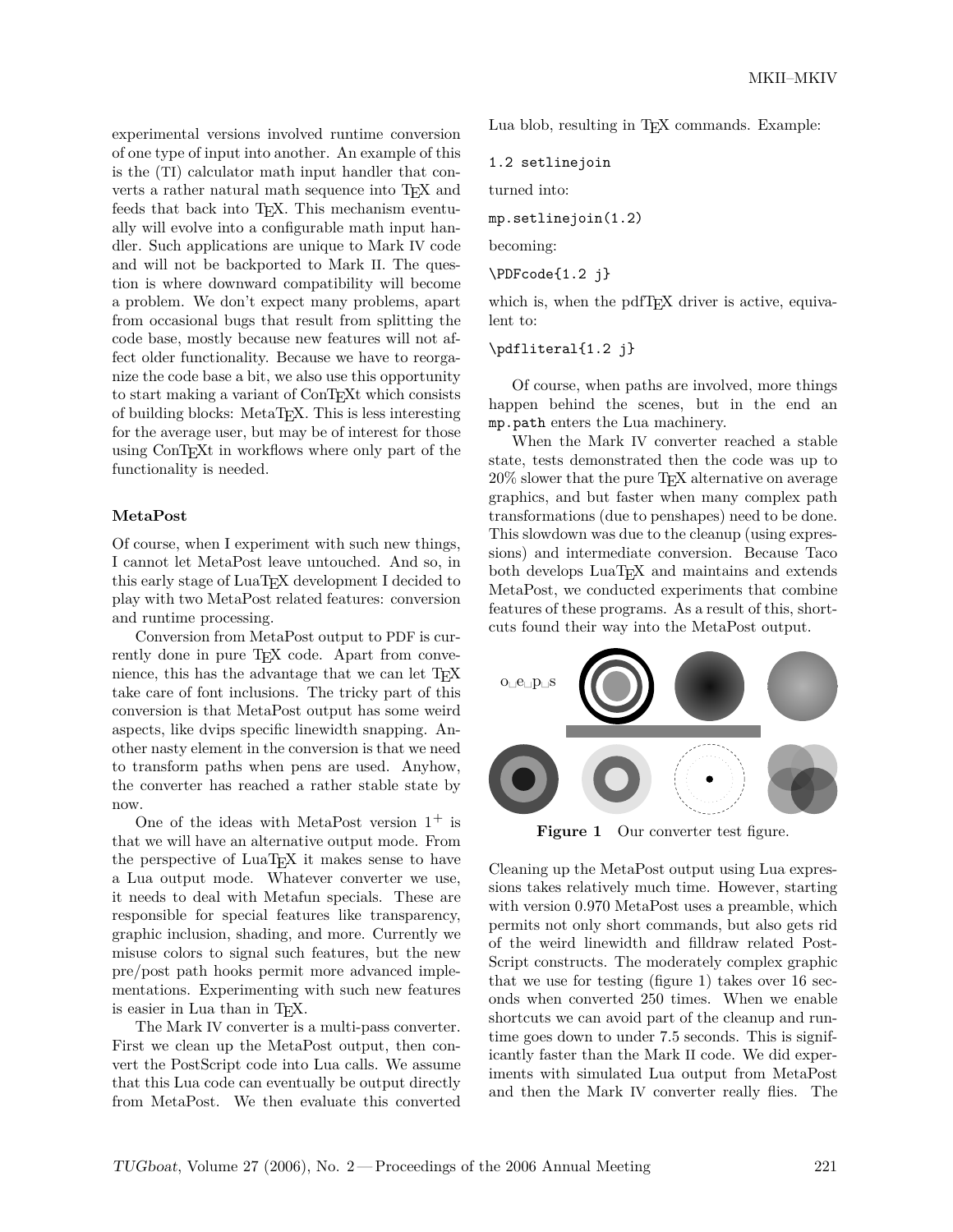| prologues/ $1/0$ |            | 1/1      | 2/02/1   |
|------------------|------------|----------|----------|
| mpprocset        |            |          |          |
| Mark II          | 8.5(5.7)   | 8.0(5.5) | 8.8 8.5  |
| Mark IV          | 16.1(10.6) | 7.2(4.5) | 16.3 7.4 |

values on Taco's system are given in parentheses:

The main reason for the huge difference in the Mark IV times is that we do a rigorous cleanup of the older MetaPost output in order to avoid the messy (but fast) code that we use in the Mark II converter. Think of:

### 0 0.5 dtransform truncate idtransform setlinewidth pop closepath gsave fill grestore stroke

In the Mark II converter, we push every number or keyword on a stack and use keywords as trigger points. In the Mark IV code we convert the stack based PostScript calls to Lua function calls. The top-level 0...pop and closepath...stroke expressions are each converted to single calls first. When prologues is set to 2, such lines no longer show up and are replaced by simple calls accompanied by definitions in the preamble. Not only that, instead of verbose keywords, one or two character shortcuts are used. This means that the Mark II code can be faster when procsets are used because shorter strings end up in the stack and comparison happens faster. On the other hand, when no procsets are used, the runtime is longer because of the larger preamble.

Because the converter is used outside ConTEXt as well, we support all combinations in order not to get error messages, but the converter is supposed to work with the following settings:

```
prologues := 1 ;
mpprocset := 1 ;
```
We don't need to set prologues to 2 (font encodings in file) or 3 (also font resources in file). So, in the end, the comparison in speed comes down to 8.0 seconds for Mark II code and 7.2 seconds for the Mark IV code when using the latest greatest Meta-Post. When we simulate Lua output from MetaPost, we end up with 4.2 seconds runtime and when Meta-Post could produce the converter's T<sub>E</sub>X commands, we need only 0.3 seconds for embedding the 250 instances. This includes T<sub>E</sub>X taking care of handling the specials, some of which demand building moderately complex PDF data structures.

But, conversion is not the only factor in convenient MetaPost usage. First of all, runtime Meta-Post processing takes time. The actual time spent on handling embedded MetaPost graphics is also dependent on the speed of starting up MetaPost, which in turn depends on the size of the T<sub>EX</sub> trees used: the bigger these are, the more time KPSE spends on loading the ls-R databases. Eventually this bottleneck may go away when we have MetaPost as a library. (In ConT<sub>E</sub>X<sub>t</sub> one can also run MetaPost between runs. Which method is faster depends on the amount and complexity of the graphics.)

Another factor in dealing with MetaPost, is the usage of text in a graphic (btex, textext, etc.). Taco Hoekwater, Fabrice Popineau and I did some experiments with a persistent MetaPost session in the background in order to simulate a library. The results look very promising: the overhead of embedded MetaPost graphics goes to nearly zero, especially when we also let the parent T<sub>E</sub>X job handle the typesetting of texts. A side effect of these experiments was a new mechanism in ConTEXt (and Metafun) where T<sub>EX</sub> did all typesetting of labels, and MetaPost only worked with an abstract representation of the result. This way we can completely avoid nested T<sub>E</sub>X runs (the ones triggered by Meta-Post). This also works ok in Mark II mode.

Using a persistent MetaPost run and piping data into it is not the final solution if only because the terminal log becomes messed up too much, and also because intercepting errors becomes very messy. In the end we need a proper library approach, but the experiments demonstrated that we needed to go this way: handling hundreds of complex graphics that hold typeset paragraphs (being slanted and rotated and more by MetaPost), took mere seconds compared to minutes when using independent MetaPost runs for each job.

#### **Characters**

Because LuaT<sub>EX</sub> is UTF based, we need a different way to deal with input encoding. For this purpose there are callbacks that intercept the input and convert it as needed. For ConT<sub>E</sub>Xt this means that the regime-related modules get Lua-based counterparts. As a prelude to advanced character manipulations, we already load extensive Unicode and conversion tables, with the benefit of being able to handle case handling with Lua.

The character tables are derived from Unicode tables and Mark II ConT<sub>E</sub>Xt data files, and generated using mtxtools. The main character table is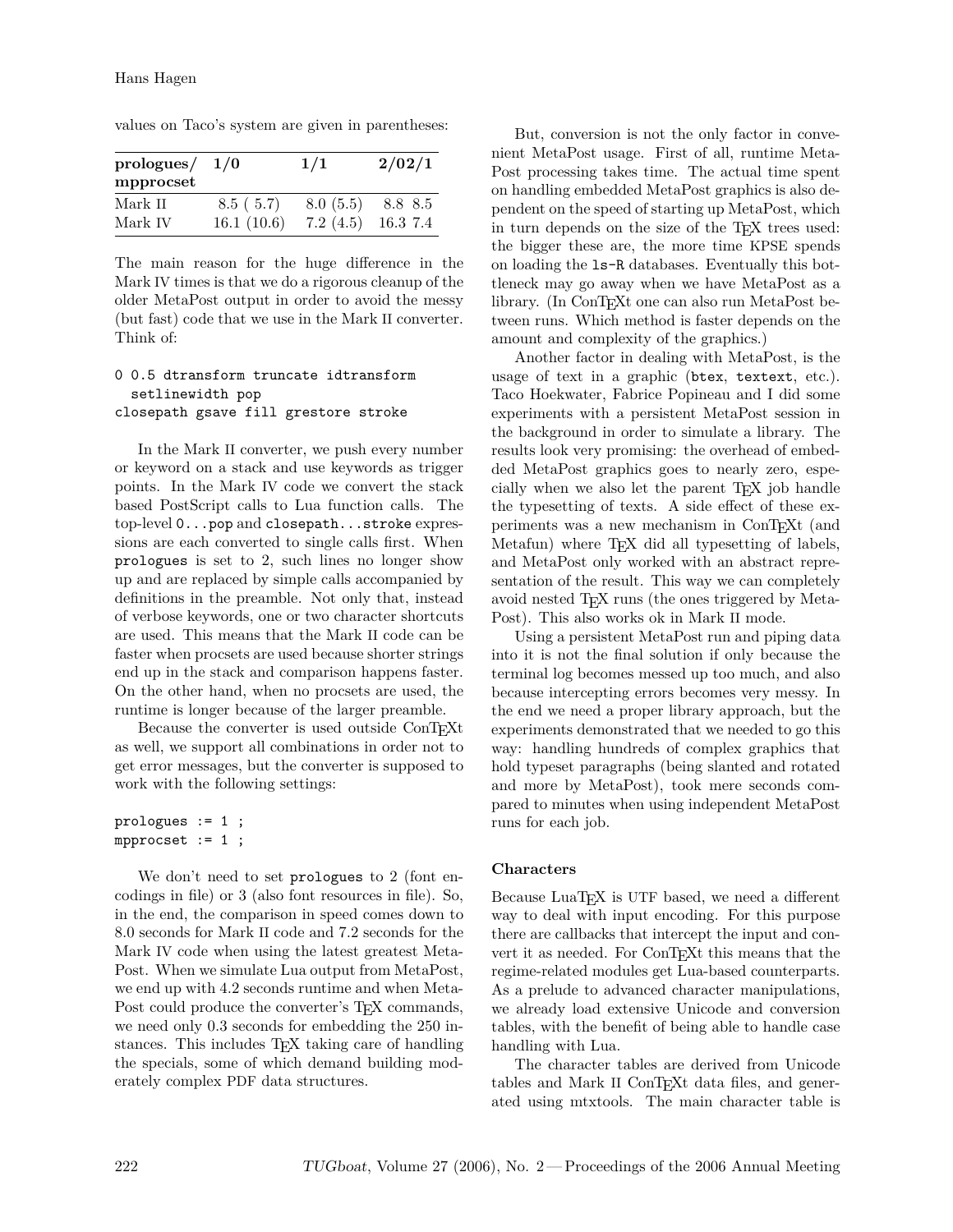pretty large, and this made us experiment a bit with efficiency. It was in this stage that we realized that it made sense to use precompiled Lua code (using luac). During format generation we let ConTEXt keep track of used Lua files and compile them on the fly. For a production run, the compiled files were loaded instead.

Because at that stage LuaT<sub>EX</sub> was already a merge between pdfT<sub>E</sub>X and Aleph, we had to deal with pretty large format files. Thus, on 2006-09-18 the ConTEXt format with the English user interface amounted to:

| luatex  | pdftex | xetex               | aleph   |
|---------|--------|---------------------|---------|
| 9552042 |        | 7 068 643 8 374 996 | 7942044 |

One reason for the large size of the format file is that the memory footprint of a 32-bit  $T_F X$  is larger than that of good old T<sub>E</sub>X, even with some of the clever memory allocation techniques used in Lua-TEX. After some experiments where size and speed were measured Taco decided to compress the format using level 3 zip compression. This brilliant move lead to the following sizes on 2006-10-23:

| luatex | pdftex                        | xetex | aleph   |
|--------|-------------------------------|-------|---------|
|        | 3 135 568 7 095 775 8 405 764 |       | 7973940 |

The first zipped versions were smaller (around 2.3 meg), but in the meantime we moved the Lua code into the format and the character related tables take some space.

#### **Debugging**

In the process of experimenting with callbacks I played a bit with handling TEX error information. An option is to generate an HTML page instead of the usual blob of text on the terminal.

Playing with such features gives us an impression of what kind of access we need to T<sub>EX</sub>'s internals. It also formed a starting point for conversion routines and a mechanism for embedding Lua code in HTML pages generated by ConT<sub>EXt</sub>.

#### **File I/O**

Replacing T<sub>EX</sub>'s input and output handling is nontrival. Not only is the code quite interwoven in the Web2C source, but there is also the KPSE library to deal with. This means that quite a few callbacks are needed to handle the different types of files. Also, there is output to the log and terminal to deal with.

Getting this done took us quite some time and testing and debugging was good for some headaches. The mechanisms changed a few times, and T<sub>E</sub>X and Lua code was thrown away as soon as better solutions came around. Because we were testing on real documents, using a fully loaded ConT<sub>EXt</sub> we could converge to a stable version after a while.

Getting this I/O stuff done is tightly related to generating the format and starting up LuaT<sub>E</sub>X. If you want to overload the file searching and I/O handling, you need overload as soon as possible. Because LuaT<sub>E</sub>X is also supposed to work with the existing KPSE library, we still have that as fallback, but in principle one could think of a KPSE free version, in which case the default file searching is limited to the local path and memory initialization also reverts to the hard coded defaults. A complication is that the soure code has KPSE calls and references to KPSE variables all over the place, so occasionally we run into interesting bugs.

Anyhow, while Taco hacked his way around the code, I converted my existing Ruby based KPSE variant into Lua and started working from that point. The advantage of having our own I/O handler is that we can go beyond KPSE. For instance, since  $LuaT<sub>F</sub>X$  has, among a few others, the zip libraries linked in, we can read from zip files, and keep all TEX related files in TDS compliant zip files as well. This means that one can say:

### \input zip::somezipfile::somefile.tex \input zip://some.zip/subdir/somefile.tex

and use similar references to access files. Of course we had to make sure that KPSE like searching in the TDS (standardized T<sub>EX</sub> trees) works smoothly. There are plans to link the curl library into LuaTEX, so that we can go beyond this and access network repositories.

Of course, in order to be more or less KPSE and Web2C compliant, we also need to support this paranoid file handling, so we provide mechanisms for that as well. In addition, we provide ways to create sandboxes for system calls.

Getting to intercept all log output (well, most log output) was a problem in itself. For this I used a (preliminary) XML based log format, which will make log parsing easier. Because we have full control over file searching, opening and closing, we can also provide more information about what files are loaded. For instance we can now easily trace what TFM files T<sub>F</sub>X reads.

Implementing additional methods for locating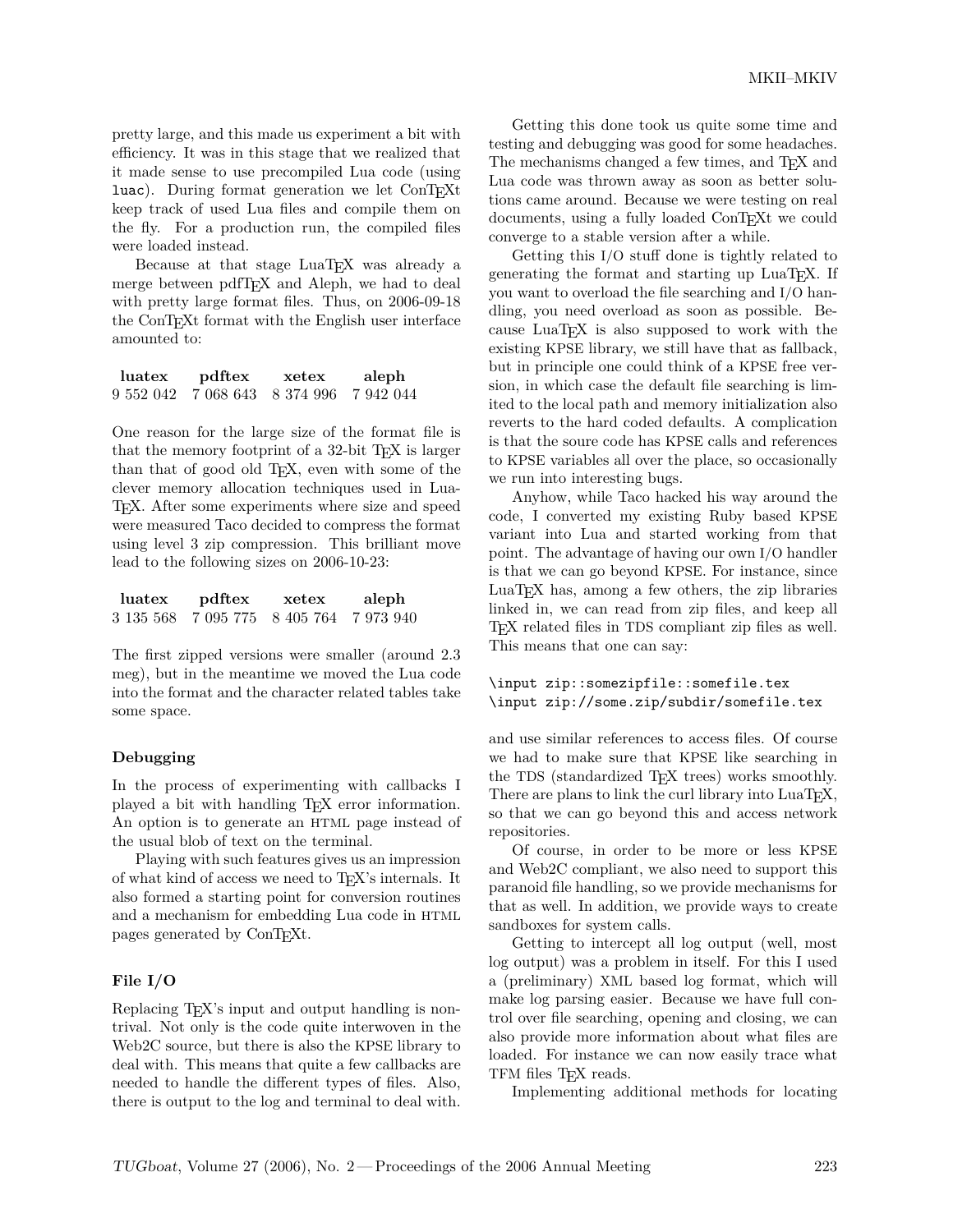and opening files is not that complex because the library that ships with ConT<sub>E</sub>X<sub>t</sub> is already prepared for this. For instance, implementing support for:

### \input http://example.net/somefile.tex

involved just a few lines of code, most of which deals with caching the files. Because we overload the whole I/O handling, this means that the following works ok:

```
\placefigure
 {http handling}
 {\externalfigure
    [http://www.pragma-ade.com/show-gra.pdf]
    [page=1,width=\textwidth]}
```
Other protocols, like FTP, are also supported, so one can say:

```
\typefile {ftp://anonymous:@ctan.org/\
 tex-archive/systems/knuth/lib/plain.tex}
```
On the agenda is playing with databases, but by the time that we enter that stage linking the curl libraries into LuaT<sub>E</sub>X should have taken place.

# **Verbatim**

The advance of LuaT<sub>EX</sub> also permitted us to play with a long standing wish for catcode tables, a mechanism to quickly switch between different ways of treating input characters. An example of a place where such changes take place is verbatim (and, in ConT<sub>E</sub>X<sub>t</sub>, when dealing with XML input).

We had already encountered the phenomena that when piping back results from Lua to T<sub>E</sub>X, we needed to take care of catcodes so that T<sub>E</sub>X would see the input as we wished. Earlier experiments with applying \scantokens to a result and thereby interpreting the result conforming the current catcode regime was not sufficient or at least not handy enough, especially in the perspective of fully expandable Lua results. To be honest, \scantokens was rather useless for this purposes due to its pseudo file nature and its end-of-file handling but in  $LuaT_FX$ we now have a convenient \scantextokens which has no side effects.

Once catcode tables were in place, and the relevant ConT<sub>E</sub>Xt code adapted, I could start playing with one of the trickier parts of T<sub>E</sub>X programming: typesetting T<sub>EX</sub> using T<sub>EX</sub>, or verbatim. Because in ConTEXt verbatim is also related to buffering and pretty printing, all these mechanism were handled at once. It proved to be a pretty good test case for writing Lua results back to T<sub>E</sub>X, because anything you can imagine can and will interfere (line endings, catcode changes, looking ahead for arguments, etc). This is one of the areas where Mark IV code will make things look more clean and understandable, especially because we could move all kind of postprocessing (needed for pretty printing, i.e. syntax highlighting) to Lua.

Pretty printing 1000 small (one line) buffers and 5000 simple \type commands perform as follows:

|        |           |            | T <sub>F</sub> X normal T <sub>F</sub> X pretty Lua normal Lua pretty |           |
|--------|-----------|------------|-----------------------------------------------------------------------|-----------|
| buffer | 2.5(2.35) | 4.5(3.05)  | 2.2(1.8)                                                              | 2.5(2.0)  |
| inline | 7.7(4.90) | 11.5(7.25) | 9.1(6.3)                                                              | 10.9(7.5) |

Between braces the runtime on Taco's more modern machine is shown. It's not that easy to draw conclusions from this because TEX uses files for buffers and with Lua we store buffers in memory. For inline verbatim, Lua calls bring some overhead, but with more complex content, this becomes less noticeable. Also, the Lua code is probably less optimized than the T<sub>E</sub>X code, and we don't know yet what benefits a Just In Time Lua compiler will bring.

# **XML**

One interesting result is that the first experiments with XML processing don't show the expected gain in speed. This is due to the fact that the ConTEXt XML parser is highly optimized. However, if we want to load a whole XML file, for instance the formal ConT<sub>E</sub>Xt interface specification cont-en.xml, then we can bring down loading time (as well as TFX memory usage) down from multiple seconds to a blink of an eye. Experiments with internal mappings and manipulations demonstrated that we may not so much need an alternative for the current parser, but can add additional, special purpose ones.

We may consider linking XSLTPROC into Lua-TEX, but this is yet undecided. After all, the problem of typesetting does not really change, so we may as well keep the process of manipulating and typesetting separated.

# **Multipass data**

Those who know ConT<sub>E</sub>Xt a bit will know that it may need multiple passes to typeset a document. ConT<sub>E</sub>Xt not only keeps track of index entries, list entries, cross references, but also optimizes some of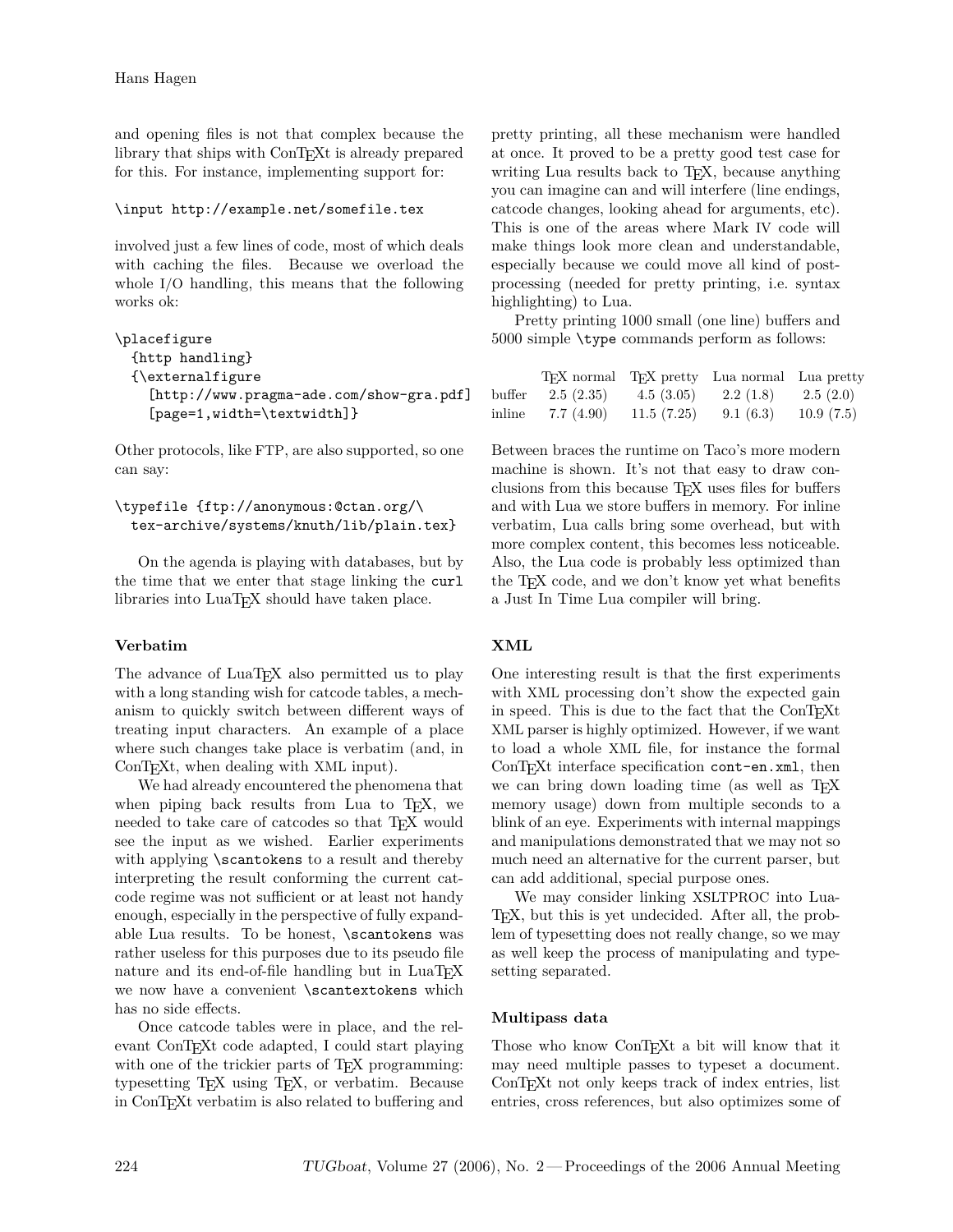the output based on information gathered in previous passes. Especially so-called "two-pass data" and positional information put some demands on memory and runtime. Two-pass data is collapsed in lists because otherwise we would run out of memory (at least this was true years ago when these mechanisms were introduced). Positional information is stored in hashes and has always put a bit of a burden on the size of a so-called utility file (ConTEXt stores all information in one auxiliary file).

These two datatypes were the first we moved to a Lua auxiliary file and eventually all information will move there. The advantage is that we can use efficient hashes (without limitations) and only need to run over the file once. And Lua is incredibly fast in loading the tables where we keep track of these things. For instance, a test file storing and reading 10 000 complex positions takes 3.2 seconds runtime with LuaTEX but 8.7 seconds with traditional pdf-TEX. Imagine what this will save when dealing with huge files (400 page 300 Meg files) that need three or more passes to be typeset. And, now we can without problems bump position tracking to the millionth decimal place.

#### **4 Initialization revised**

Initializing LuaT<sub>EX</sub> in such a way that it does what you want it to do your way can be tricky. This has to do with the fact that if we want to overload certain features (using callbacks) we need to do that before the originals start doing their work. For instance, if we want to install our own file handling, we must make sure that the built-in file searching does not get initialized. This is particularly important when the built in search engine is based on the KPSE library. In that case the first serious file access will result in loading the ls-R filename databases, which will take an amount of time more or less linear with the size of the T<sub>F</sub>X trees. Among the reasons why we want to replace KPSE are the facts that we want to access zip files, do more specific file searches, use HTTP, FTP and whatever comes around, integrate ConT<sub>EX</sub>t specific methods, etc.

Although modern operating systems will cache files in memory, creating the internal data structures (hashes) from the rather dumb files take some time. On the machine where I was developing the first experimental LuaT<sub>E</sub>X code, we're talking about 0.3 seconds for pdfTEX. One would expect a Lua based alternative to be slower, but it is not. This may be due to the different implementation, but for sure the more efficient file cache plays a role as well. So, by completely disabling KPSE, we can have more advanced I/O related features (like reading from zip files) at about the same speed (or even faster). In due time we will also support progname (and format) specific caches, which speeds up loading. In case one wonders why we bother about a mere few hundreds of milliseconds: imagine frequent runs from an editor or sub-runs during a job. In such situation every speed up matters.

So, back to initialization: how do we initialize LuaT<sub>EX</sub>. The method described here is developed for ConTEXt but is not limited to this macro package; when one tells T<sub>E</sub>Xexec to generate formats using the --luatex directive, it will generate the Con-TEXt formats as well as mptopdf using this engine.

For practical reasons, the Lua based I/O handler is KPSE compliant. This means that the normal texmf.cnf and ls-R files can be used. However, their content is converted in a more Lua friendly way. Although this can be done at runtime, it makes more sense to do this in advance using the luatools utility. The files involved are:

| input     |           | raw input runtime input /     |
|-----------|-----------|-------------------------------|
|           |           | fallback                      |
|           | $1s-R$    | files.luc $/$                 |
|           |           | files.lua                     |
| texmf.lua | temxf.cnf | $\text{configuration}.$ luc / |
|           |           | configuration.lua             |

In due time luatools will generate the directory listing itself (for this some extra libraries need to be linked in). The configuration file(s) eventually will move to a Lua table format, and when a texmf.lua file is present, that one will be used.

#### luatools --generate

This command will generate the relevant databases. Optionally you can provide --minimize which will generate a leaner database, which in turn will bring down loading time to (on my machine) about  $0.1$  sec instead of  $0.2$  seconds. The  $-$ -sort option will give nicer intermediate (.lua) files that are more handy for debugging.

When done, you can use luatools roughly like kpsewhich, for instance to locate files:

```
luatools texnansi-lmr10.tfm
luatools --all tufte.tex
```
You can also inspect its internal state, for instance: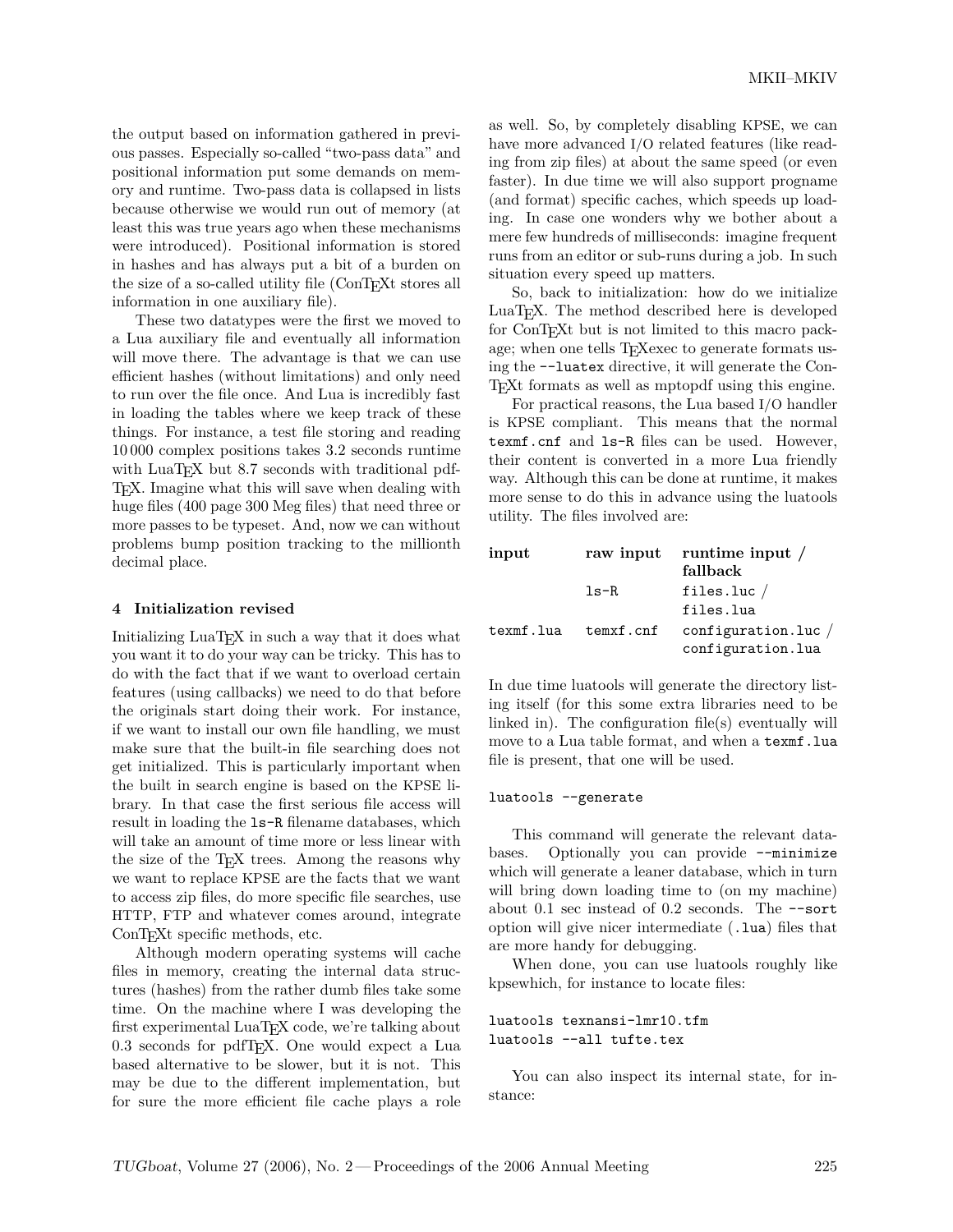Hans Hagen

```
luatools --variables --pattern=TEXMF
luatools --expansions --pattern=context
```
This will show you the (expanded) variables from the configuration files. Normally you don't need to go that deep into the belly.

The luatools script can also generate a format and run LuaTEX. For ConTEXt this is normally done with the T<sub>E</sub>Xexec wrapper, for instance:

```
texexec --make --all --luatex
```
When dealing with this process we need to keep several things in mind:

- LuaT<sub>E</sub>X needs a Lua startup file in both ini and runtime mode
- these files may be the same but may also be different
- here we use the same files but a compiled one in runtime mode
- we cannot yet use a file location mechanism

A .luc file is a precompiled Lua chunk. In order to guard consistency between Lua code and tex code, ConT<sub>E</sub>Xt will preload all Lua code and store them in the bytecode table provided by LuaT<sub>E</sub>X. How this is done is another story. Contrary to these tables, the initialization code can not be put into the format, if only because at that stage we still need to set up memory and other parameters.

In our case, especially because we want to overload the I/O handler, we want to store the startup file in the same path as the format file. This means that scripts that deal with format generation also need to take care of (relocating) the startup file. Normally we will use T<sub>E</sub>Xexec but we can also use luatools.

Say that we want to make a plain format. We can call luatools as follows:

```
luatools --ini plain
```
This will give us (in the current path):

```
120,808 plain.fmt
 2,650 plain.log
80,767 plain.lua
64,807 plain.luc
```
From now on, only the plain.fmt and plain.luc file are important. Processing a file

test \end

can be done with:

luatools --fmt=./plain.fmt test

This returns:

```
This is luaTeX, Version 3.141592-0.1-alpha-
20061018 (Web2C 7.5.5)
(./test.tex [1] )
Output written on test.dvi (1 page, 260 bytes).
Transcript written on test.log.
```
which looks rather familiar. Keep in mind that at this stage we still run good old Plain TEX. In due time we will provide a few files that will making work with Lua more convenient in Plain TEX, but at this moment you can already use, for instance, \directlua.

In case you wonder how this is related to Con-TEXt, well only to the extent that it uses a couple of rather generic ConTFXt related Lua files.

ConTEXt users can best use TEXexec which will relocate the format related files to the regular engine path. In luatools terms we have two choices:

```
luatools --ini cont-en
luatools --ini --compile cont-en
```
The first case uses context.lua as the startup file. This Lua file creates the cont-en.luc runtime file. In the second case, luatools will create a conten.lua file and compile that one. An even more specific call would be:

```
luatools --ini --compile \
  --luafile=foo.lua cont-en
luatools --ini --compile \
  --lualibs=foo1.lua,foo2.lua cont-en
```
This call does not make much sense for ConTEXt. Keep in mind that luatools does not set up user specific configurations, for instance the  $--a11$  switch in TEXexec will set up all patterns.

I know that it sounds a bit messy, but till we have a more clear picture of where LuaT<sub>E</sub>X is heading this is the way to proceed. The average ConTEXt user won't notice those details, because T<sub>E</sub>Xexec will take care of things.

Currently we follow the TDS and Web2C conventions, but in the future we may follow different or additional approaches. This may as well be driven